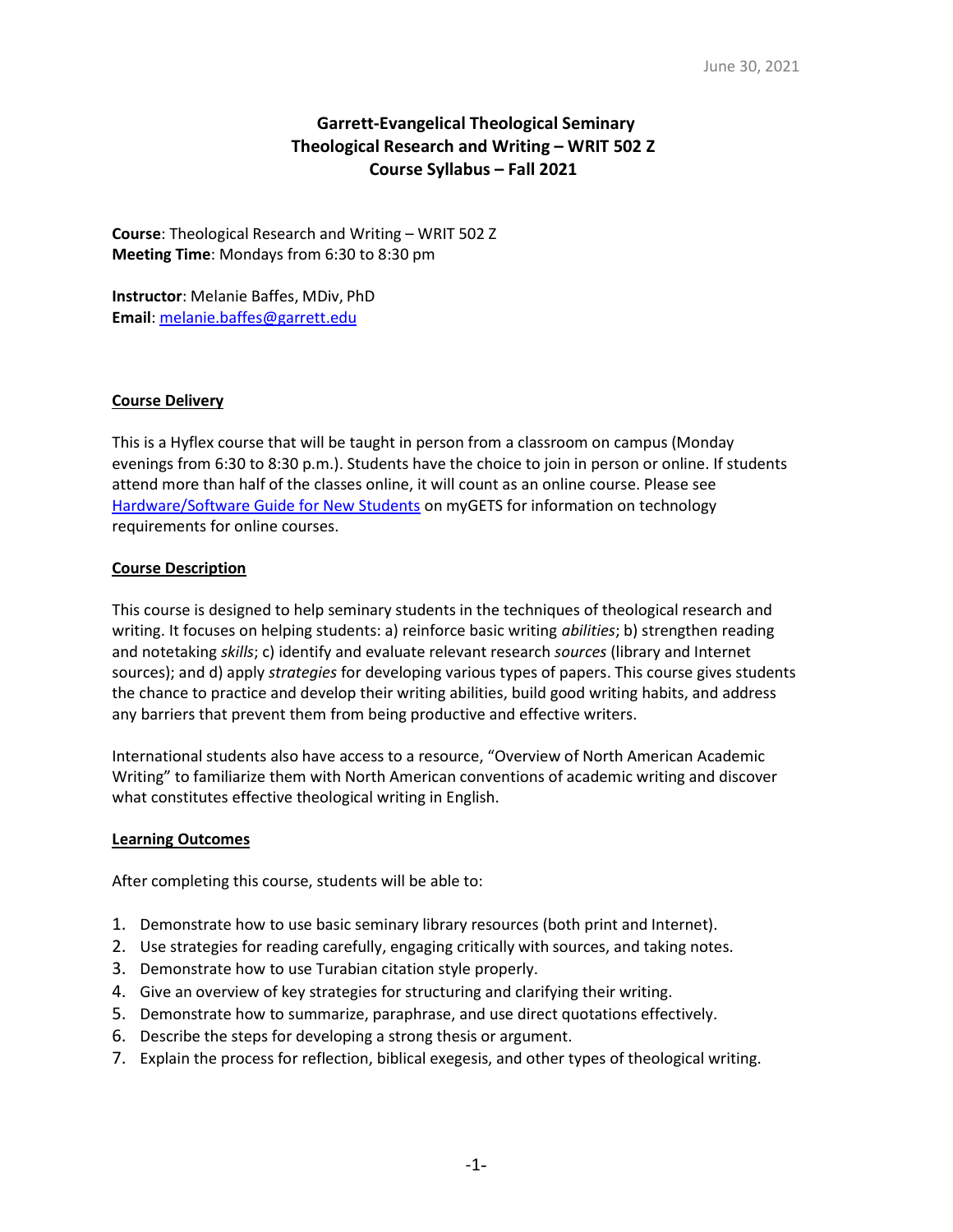## Required Books

- Graff, Gerald, and Cathy Birkenstein. "They Say/I Say": The Moves that Matter in Academic Writing. 4th ed. New York: W. W. Norton & Company, 2018. ISBN-13: 978-0393631678/ISBN-10: 0393631672. Available from Amazon.com, \$27.50 (paperback); not available for Kindle.
- Greene, Stuart, and April Lidinsky. From Inquiry to Academic Writing: A Practical Guide. 4th ed. Boston and New York: Bedford/St. Martin's, 2018. ISBN-13: 978-1319071240/ ISBN-10: 1319071244. Available from Amazon.com, \$48.99 (paperback); \$32.99 (Kindle).
- Vyhmeister, Nancy Jean, and Terry Dwain Robertson. Quality Research Papers: For Students of Religion and Theology. 4th ed. Grand Rapids, MI: Zondervan Academic, 2020. ISBN-13: 978-0- 310-10666-1. Available from Amazon.com, \$21.49 (paperback); \$14.99 (Kindle).

#### Recommended Books

Turabian, Kate L. A Manual for Writers of Research Papers, Theses, and Dissertations: Chicago Style for Students and Researchers. 9th ed. Chicago: University of Chicago Press, 2018. ISBN-13: 978- 0226430577/ISBN-10: 022643057X. Available from Amazon.com, \$7.99 (paperback); \$7.59 (Kindle).

#### Schedule of Course Topics

In this class, students learn and practice a variety of essential research, reading, note-taking, organizing, and writing skills. They also become familiar with strategies for completing various types of writing assignments—including chapter reviews, book reviews, theological essays, discussion-forum posts, theological reflection papers, biblical exegesis, and theological research papers. The class is conducted as a writing workshop, starting with a brief mini-lesson and discussion of writing strategies, followed by an in-depth writing session in which students apply/practice the strategies in brief writing exercises, and, finally, a time for sharing and feedback.

The following is a schedule of course meetings and topics. All readings and resources are detailed on the Moodle course site.

## Week 1 (September 13) – Overview of Theological Writing

How theological writing differs from other writing; three basic types of papers; characteristics of academic writing in the US, understanding an assignment and planning your response

#### Week 2 (September 20) – Theological Research

Nature of theological research; contextual theological research; evaluating research sources

## Week 3 (September 27) – Reading and Note-taking Strategies

Strategic reading for academic study; effective note-taking strategies

#### Week 4 (October 4) – Structure of Academic Writing

Using triads for clarity; three-part structure of a paper/essay; structuring your writing for clarity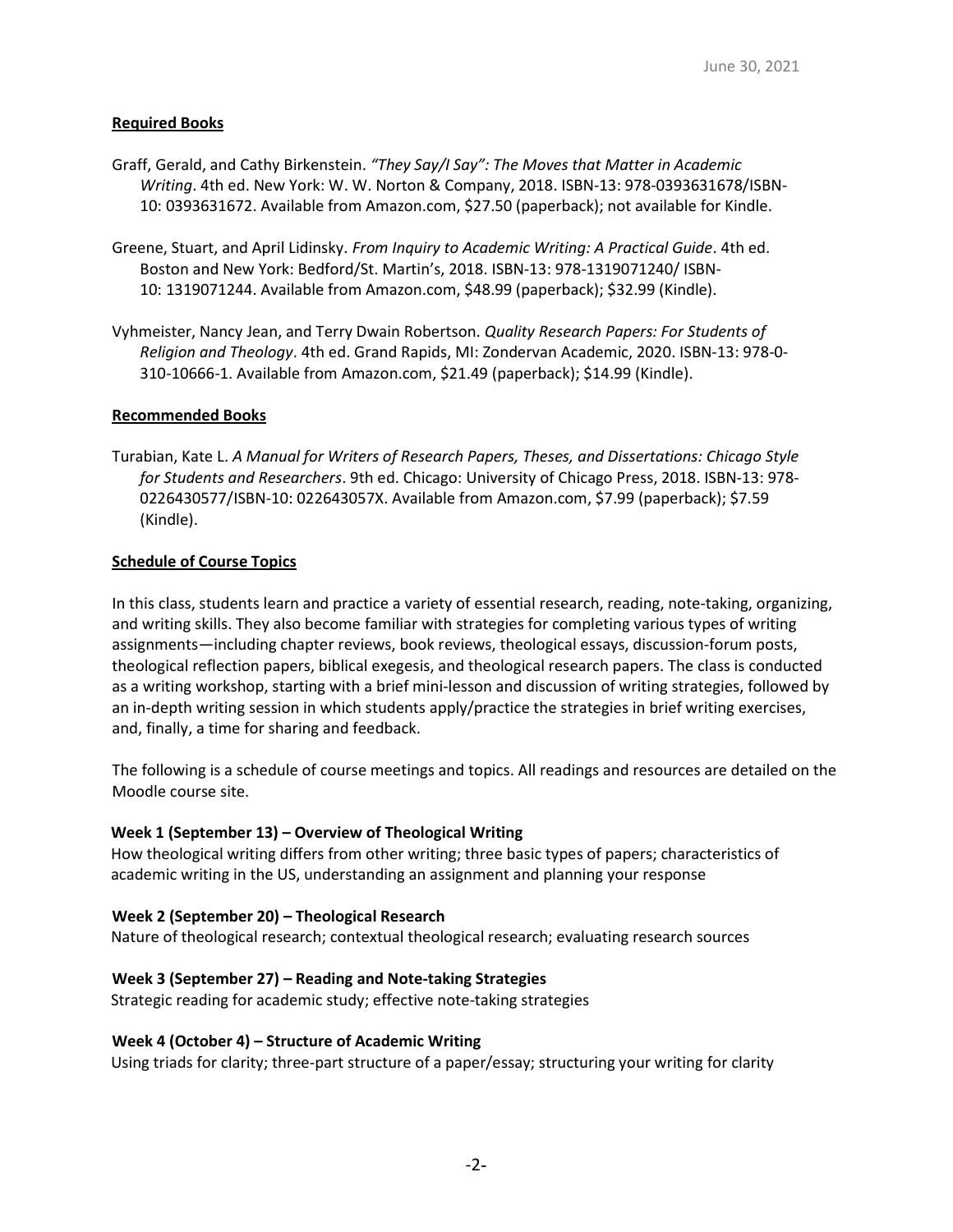### Week 5 (October 11) – Writing Strong Paragraphs

Focus of paragraphs; using topic sentences, supporting sentences, and concluding sentences well

#### Week 6 (October 18) – Strategies for Organization and Clarity

Organizing principles for paragraphs; using transitions within/between paragraphs and between sections

### Week 7 (October 25) – Summarizing, Paraphrasing, and Quoting

Presenting an argument as part of a larger conversation; responding/entering into dialogue; using summaries, paraphrases, and quotations effectively

#### Week 8 (November 1) – Developing a Thesis or Argument

Steps for developing a thesis/argument; qualities of a strong thesis statement; strategies for discovering your thesis; varieties of thesis statements

#### Week 9 (November 8) – Engaging Your Sources

Ways to respond to sources; process for engaging sources; distinguishing your voice from others' voices

#### Week 10 (November 15) – Theological Reflection

Understanding theological reflection; sources for theological reflection

#### NO CLASS (November 22) – Thanksgiving Break

#### Week 11 (November 29) – Biblical Exegesis

Defining hermeneutics, exegesis, biblical criticism; methods of biblical criticism; process for exegesis

#### Week 12 (December 6) – From Outline to First Draft

Creating a basic outline; adding details/supporting evidence to the outline; turning an outline into prose

#### Week 13 (December 13) – Peer Review and Evaluation

Using criteria for evaluation (content, organization, engagement, presentation, clarity)

#### Course Requirements

This is a pass/fail course, and students must complete these requirements to receive a passing grade:

- 1) Complete weekly reading assignments. Each week, students will complete a reading that previews the writing topic explored that week. In addition, there will be a brief *content* reading students will review in preparation for the in-class writing activity.
- 2) Complete and submit all in-class activities. In-class writing assignments are not graded but must be submitted to receive credit for the course. Assignments are turned in at the end of each class; students who need more time may submit the assignment before the next scheduled class.
- 3) Submit one completed paper to the instructor. Students must submit one completed paper to receive critical evaluation and feedback from the instructor. The paper may be submitted at any time before the end of the semester.